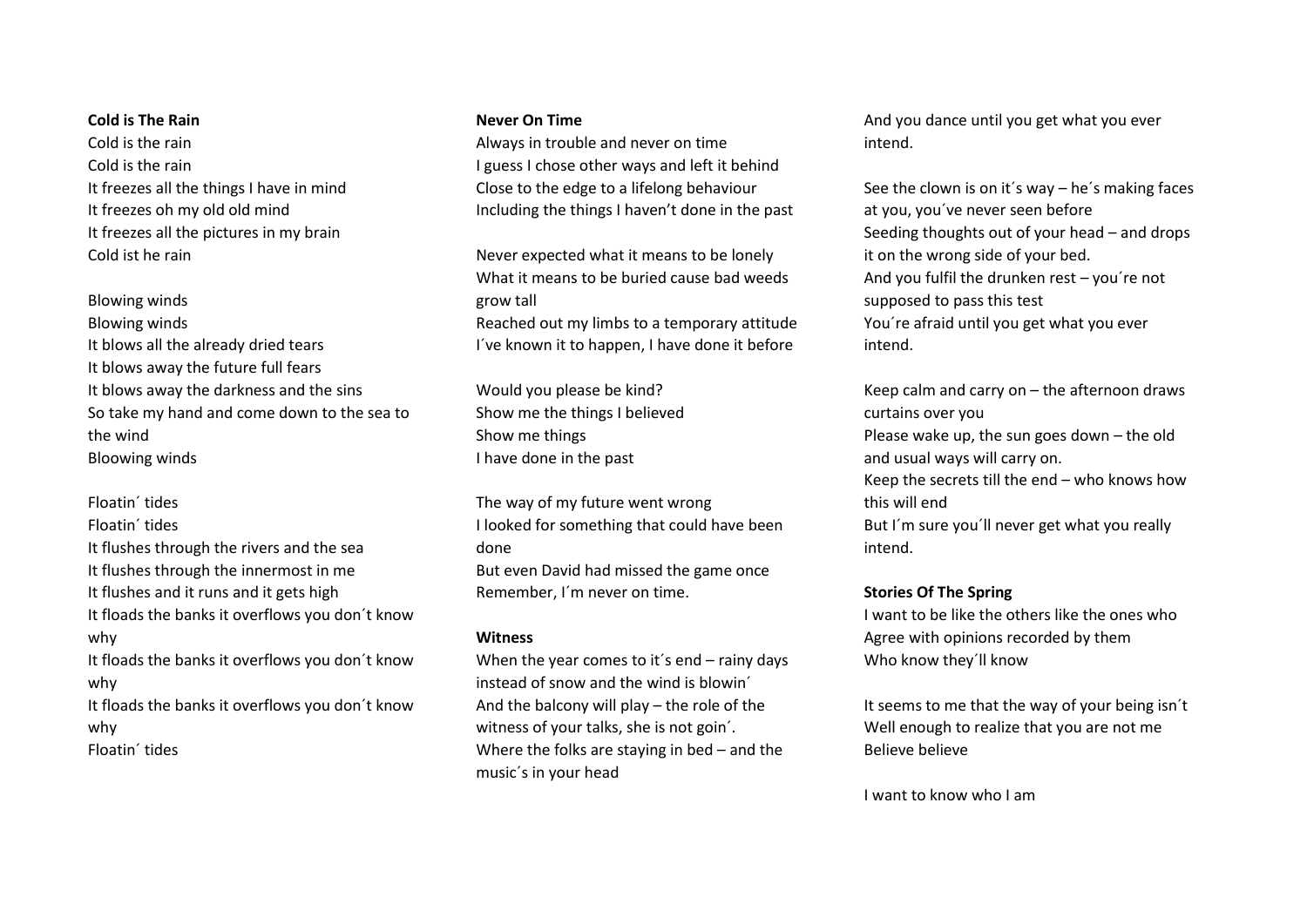Let me know who you are I guess I´m guilty cause I don´t Arrive in time

Oh, I smell the city feel the rain that fell yesterday The trees dances high but no one will listen to the Songs I hear

It takes a moment to get an idea of the Way how the wind tickles noses and ears and your Hair I care

I want to know who I am Let me know who you are I guess I´m guilty cause I don´t Arrive in time

It is comparable to nothing I know It seems impossible to leave or to go The wind will not explain directions it flows It flows – it flows

### **New Pocketbook**

It´s a mile from here to the main station From where we could fly this place We will surely light a cigarette While we walk with a smile on our faces While we walk with a smile on our faces

We won´t look at each other As I cross my eyes on yours Even though we don´t dare holding hands I´ll make this journey with you I´ll make this journey with you

And I write all the words in a new pocket book As a sign that the world still goes round As I thought, I succeed not to fall in love with you

I realized what I really found.

It´s least than half an hour to the old man Who´s telling tales from long ago and pack of lies. Sitting in the garden, drinking coffee, planting plants Drunken soup and tales by the fire Drunken soup and tales by the fire.

We´re not far away from season seven The murderer is not always employed Tell me what could happen if we´d spend another day The dialogue that we´d rather avoid.

And I write all the words in a new pocket book As a sign that the world still goes round As I thought I succeed not to fall in love with you I realized what I really found. I realized what I really found.

#### **Awake**

I journey, journey, journey down an endless seeming road With nameless towns beside the way and a nameless river flows. Don't you think that travelling hurts?

When I pass the gate of landscape with the sun tickling my eyes I start to think about our ways, do I regret the time?

Do you still believe in love?

The trees are building alleys and my enemy is the night

I only have to wait under a changing traffic light Believe me I´m awake.

I´m leaving, leaving, leaving all the troubles I have had.

And try to tame the ghosts and fears that haunting round my head Round and round it goes for sure.

Afraid that I have lost you while I´m tripping with the wind. The Wind that flows and tells me all the stories bout the spring. I´d share the road with you.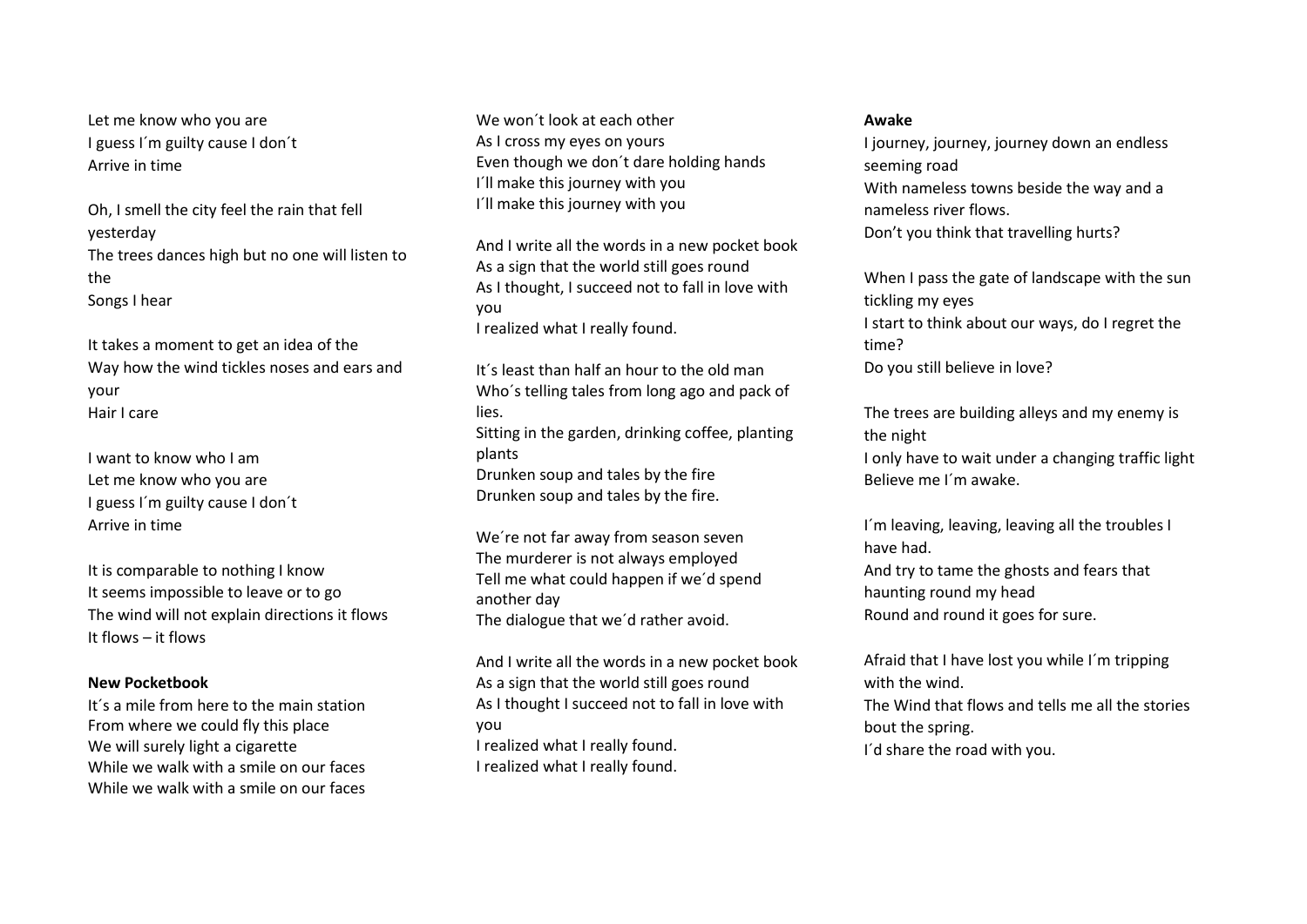The trees are building alleys and my enemy is the night I only have to wait under a changing traffic light Believe me I´m awake.

### **Chastity's Fair**

As I walked through a sea of holes I walked down anytime And all my memories spoke a word I usually didn´t know as mine

I travelled over streets and hills But nowhere´d I arrived And oh the only friend of mine A ferryman who´s blind

And it wasn´t new I told them let him be the fool And it wasn´t new I told them let him be the fool

Chastity's fair all along to blind up the light in the dark

It was new, and I knew the rules and followed the fools

Oh for me it was new and I knew the rules and followed

And as the latest day had come I laid down just to die But opened up my eyes again

### Tears no more to cry

The greenest hills, the longest roads For ever go along I must stand up and go my way Forever singing songs

And it wasn´t new I told them let him be the fool And it wasn´t new I told them let him be the fool

#### **The Way It Is**

Why do you worry bout things you cannot change It´s not the way you should not give a damn The things that irritate you The heartstrings take you

Shouldn´t we be young and fearless and happy at all? Facing all the roadblocks of life, force it´s wall? The brave and the strong The lucky ones

I know what it means to be on my own You know what it means to be alone

Living in the past is not the way to live Keep looking up the life they take and they give It´s hard to make decisions out of all your visions

Your heavy weight blanket keeps you from living your life The chords and the strings keep you from choosing the knife It´s hard but I promise we`ll make it Let´s find a life and take it

And you - you go out and live And you - you go out and live And you - you go out and live I promise it will be the way it is!

#### **Mrs. Green**

Hey Mrs. Green better don't fall in love with me Cause everything we´d have is just a good time in your head

I don´t want to be someone who declares for his own life She's always been a girl who's bot OK with just one night I don´t want to spoil the party, hope she will forgive But otherwise who cares about the life I choose to live

Hey Mrs. Green better don't fall in love with me Cause everything we´d have is just a good time in your head

I'm a victim of emotions and so many people are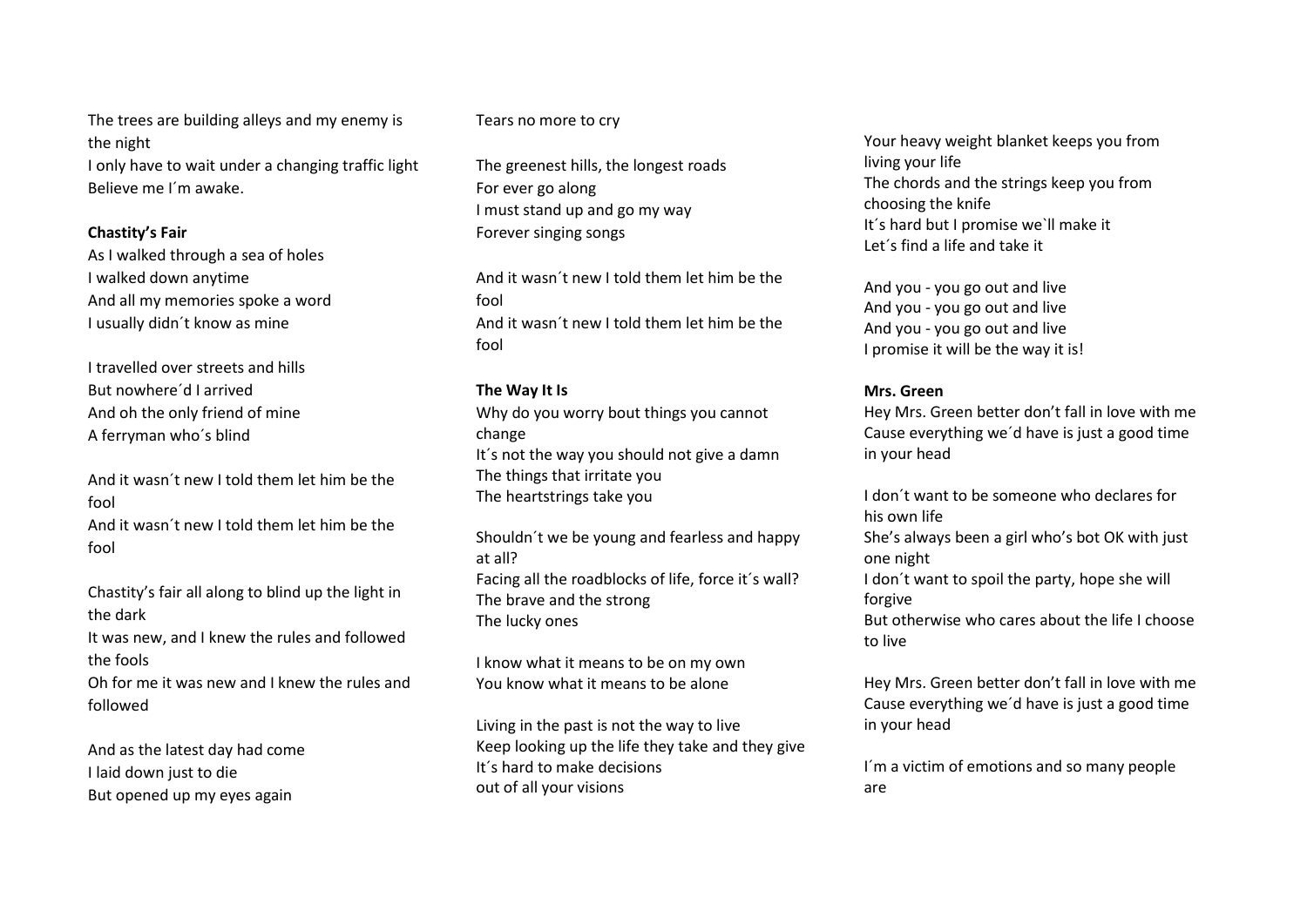She's always been to wasteful with her body and her heart

I don´t know why she liked it, neither why I was involved

But anyway that's not anymore my issue to be solved

Hey Mrs. Green better don't fall in love with me Cause everything we´d have is just a good time in your bed

I do what I can to show who I am I do what I can to show who I am to sho who I really am It't not that I'm not into having interesting talks Honestly I love it to be loved and find support We can talk about the question till the morning light

But pardon me please do not shout my name in the first night.

Hey Mrs. Green better don't fall in love with me Cause everything we´d have is just a good time in your head

# **Sunday Morning Land**

It ain´t a good idea being awake till 8 am But it´s beautiful to get inside the Sunday morning land Come on, let´s have another drink, a dance a

shameless look

You´ll have to find the long forgotten courage you once took

Why don´t you ask for someone else who´s fighting for the win

Why can´t you see how difficult it is to ward that sin

I´m only one of thousands who avoid to look like them

Remembering the time when all that singing began

Of course it is a compliment to spend this time tonight

With you and all the people who are standing side by side

It never ends the night goes on you´re young enough to fail

I´m old enough to know the lore, but I don´t know how to tell

Let´s write some news must not forget to lie at equal parts

Let´s go we´ll never meet again with meekness in our hearts

It ain´t a good idea being awake till 8 am But it´s beautiful to walk around that Sunday morning land

# **At Least We Tried**

You may ask why I still writing songs Why I don't shut my mouth - You'd better shut your mouth

Can't you imagine, why I still singing words

Why I still playing chords - That no one laughs about.

I remember the time we´re sitting in the sun We´re ´singing in the sky - No one wondered why We kissed our heads, we starved for more than love

Naked stupid love - Naked stupid love.

Have you been the one you thought you were Did you ever care - I know that you have cared And I wanted to ask you all the time Have you ever been - The love of my life The love of my life - At least we tried.

How is it going how has Christmas been To whom you tell your dreams - your crazy little dreams

In the end we should have known the end We should have gone together for the time we used to spent

Have you been the one you thought you were Did you ever care - I know that you have cared And I wanted to ask you all the time Have you ever been - The love of my life The love of my life - At least we tried.

And it hurts to know that you're alone - in love to be alone That's the deal, the benefit of love - for those who chose to stay